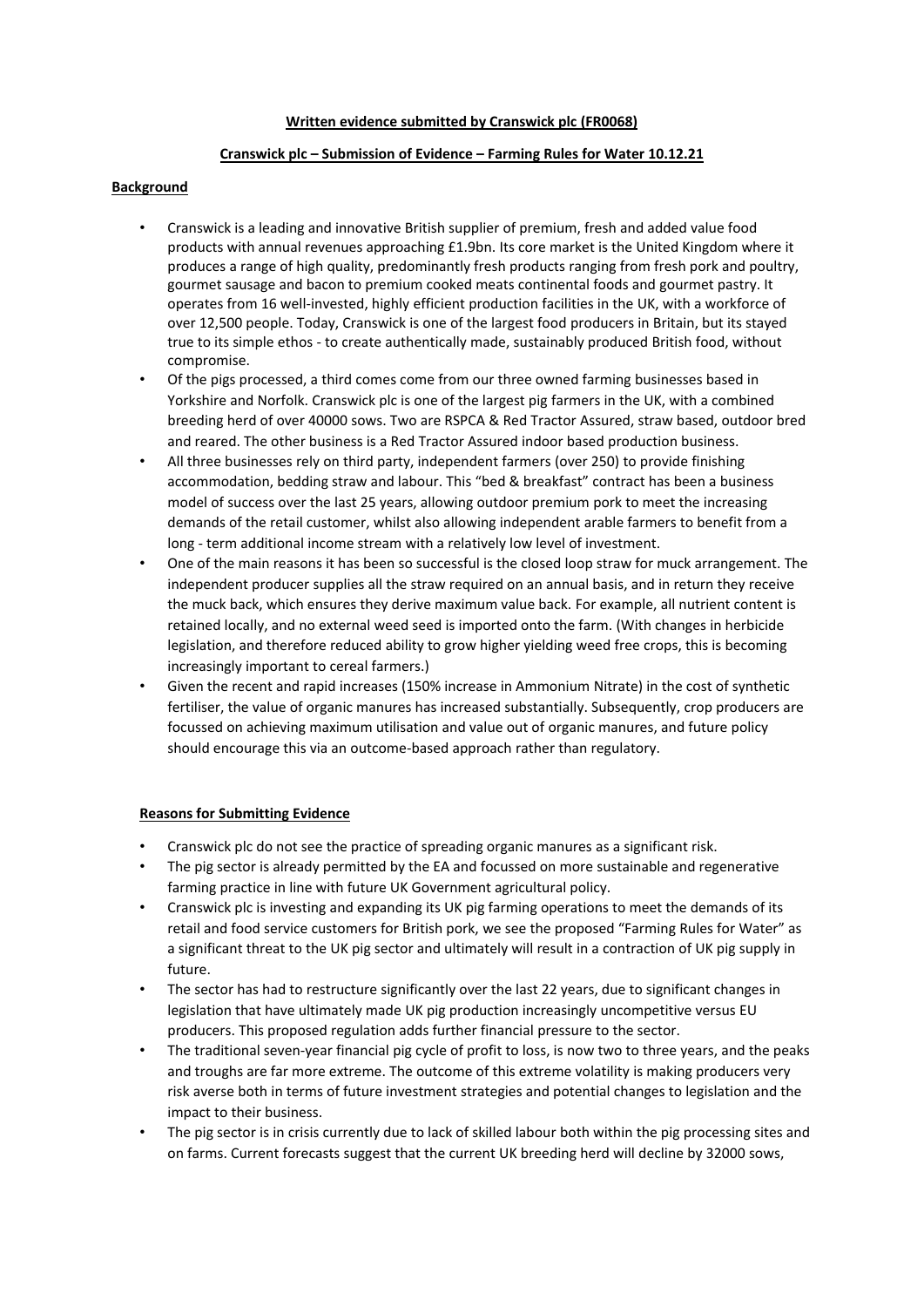reducing weekly finished pig numbers by 16000. This will reduce organic manure production and reduce the perceived risk posed by the sector.

## 1. What impact, if any, are the EA 's implementation of FRFW Regulation preventing farmers from spreading organic fertiliser?

## Farming Operational Impact

- Oilseed Rape area has declined over recent years due to changes in pesticide legislation that historically was able to control cabbage stem flea beetle. The cropped area was always far lower than cereals anyway, and whilst that is suggested as a crop that needs autumn nitrogen, the land area is small and not always near livestock housing.
- There is not enough spreading capacity to spread all the muck in the Spring, there is barely enough as it stands to spread all the necessary muck in the autumn and spring.
- Whilst the liquid slurry from indoor pig units can be spread using dribble bars and tankers onto a growing crop, straw based muck needs to be incorporated into the soil to deliver organic matter and organic nutrients. One cannot incorporate straw based muck into a growing crop without destroying it.
- The weather in the in Spring is notoriously unreliable, so there is no guarantee all muck could be applied during that period. A cereal crop in the spring needs nitrogen quickly at certain growth stages and organic manures will not be able to supply enough, and crop yields will therefore be compromised.
- Most organic manure (particularly solids) spreading equipment, cannot be spread beyond 18 m. Many cereal growers will be running 24m tramlines, and up to 36m, and therefore a huge amount of damage will be done to growing crops in the Spring, compromising yields and soil structure.
- Whilst liquid slurry can be injected between crop rows, working width is not much wider than the tractor, so compaction will be significant, not to mention the umbilical cord being dragged across growing crop damaging plants and crop yield.
- Organic manure spread in the autumn and incorporated into the soil will still provide nitrogen to the crop in the Spring, and organic matter for the longer-term benefit of soil health and wider crop rotation.
- From a practical perspective, on heavy land, the only time you should be travelling with heavy slurry application equipment is in July, August, and September. Any other time will cause compaction damage, previously referenced. White Rose would need in the region of 2000 hours to empty all storage tanks in the Spring. A time when labour is already in tight supply.
- Anaerobic Digesters are already at full capacity and this is not a practical solution.
- To build new AD plants and / or new storage for slurry takes considerable time. Planning for new sites or rebuilding existing sites is taking 4 – 5 times longer than 5 years ago. A recent site in Norfolk that we converted from indoor breeding to straw based barn finishing took 3 years from initial application to filling with pigs.

#### Financial Impact

• Over the last ten years the pig sector has restructured toward a more integrated model, with large processors owning a significant percentage of their overall pig supply and this will continue to evolve. Smaller independent producers may not have succession plans nor the funds to invest in new buildings for example. With increasing demand from our retail customers, our owned farms continue therefore to expand. We contract independent farmers and producers to finish our pigs in strawbased barns. This is not only a valuable source of additional income for independent farmers at a time when support payments are reducing quickly, but also a valuable source of organic manure to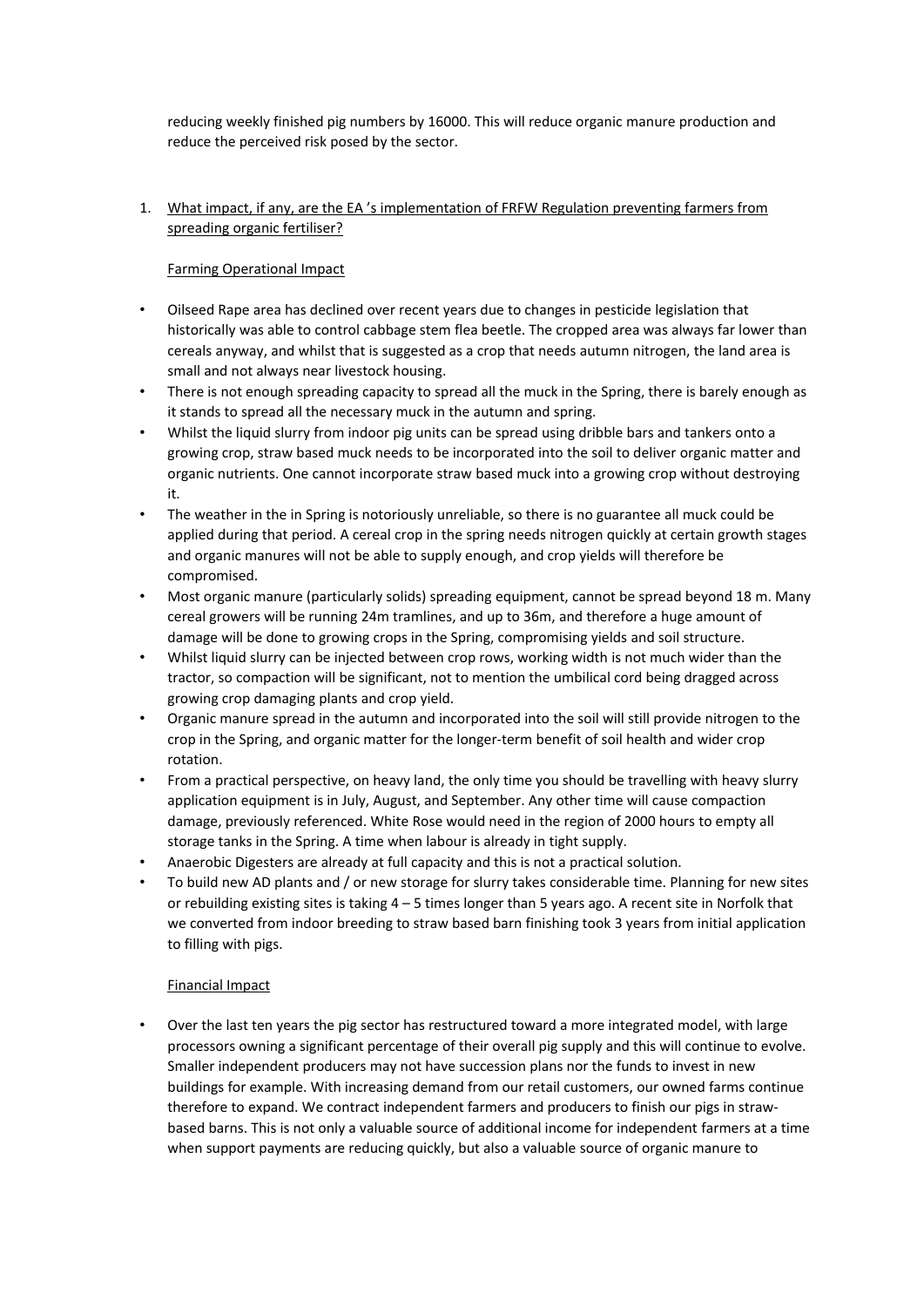incorporate into the soil via straw from cereal crops grown on their own land. A very sustainable business model.

- We have already been given notice by a number of these independent contract finishers, stating that the FRFW will compromise their ability to carry on. In many cases, they have finished pigs for as long as 50 years on the same site with no pollution issues.
- Within our White Rose indoor pig business, based in Yorkshire, we have assessed both the cost and practical implications of increasing our slurry storage by 100% so that we can store 12 months of production. The total additional cost is £3.5 million at current pricing, we anticipate this increasing significantly due to the proposed regulation.
- There is only just enough capacity to spread all slurry currently, limiting the spreading window will cause massive issues and the storage will not be built in time.
- White Rose would need in the region of 2000 hours to empty all storage tanks in the Spring. A time when labour is already in tight supply. We estimate that this will increase cost of spreading by at least 100%. Experience suggests there will not be the available fine weather days to achieve this, even if labour and equipment is readily available.
- Within our Norfolk based outdoor reared pig business, the cost of not being able to spread in the autumn would equate to an additional cost of £390 000 for our finishing farms. For our breeding and weaner sites, this would equate to an additional cost of £645 000.
- Within our Yorkshire based, outdoor bred pig business, the cost of not being able to spread in the autumn would equate to an additional £585 000. For our breeding and weaner sites, this would equate to an additional £967 500 per year (at current prices).
- The costings above are based on exporting the organic manure off site only, they do not include offsite storage. We are not aware of any suitable sites that would be fit for purpose, ie sealed and bunded. We are concerned that, if such sites existed, they would potentially increase the risk of point source pollution significantly.
- Under EA guidance Cranswick plc has invested over £4.5m in a waste-water treatment plant at our Norfolk processing site. Previously this effluent has been spread to land, displacing a substantial amount of synthetic fertiliser within the respective following crops. Whilst we appreciate some of the reasons why we were guided to this intervention, influencing a more holistic land use approach based on outcome measures within the surrounding area would have ensured any risk was mitigated against whilst continuing to deliver significant agricultural benefit. As referenced elsewhere, technology is emerging to reprocess this type of waste stream to ensure nutrient value is maximised and not lost, there needs to be more Government support in this area alongside the proposed regulation.

# Environmental & Animal Welfare Impact

- If we lose independent contract finishers due to the proposed regulation within the next few weeks, it will cause significant welfare issues and additional cost as we are already short of finisher space due to lower pig processing throughput (referenced earlier in the document).
- During the drier summer and autumn months, there is the biggest area of bare land to spread muck and the land is generally drier and able to take the weight of spreading equipment without causing compaction (one of the biggest influences on reduced crop yields).
- The future Government pig welfare policy clearly indicates a move to higher welfare systems. Whilst indoor pig production, largely based on concrete slatted floors, is very much in line with higher pig welfare standards the consumer research widely supports outdoor systems. The ability to inject liquid slurry from indoor systems direct into the ground gives more flexibility under the proposed FRFW, but from a consumers' perspective it favours a "lower welfare method of production."
- If straw-based organic manure is to be stored on field edges and on concrete pads for ten months of the year (for example), the risk of point source pollution incidence has been increased significantly. The muck heaps will also continue to emit GHG s for that period, as opposed to being incorporated into the soil and buried under current bast practice guidelines.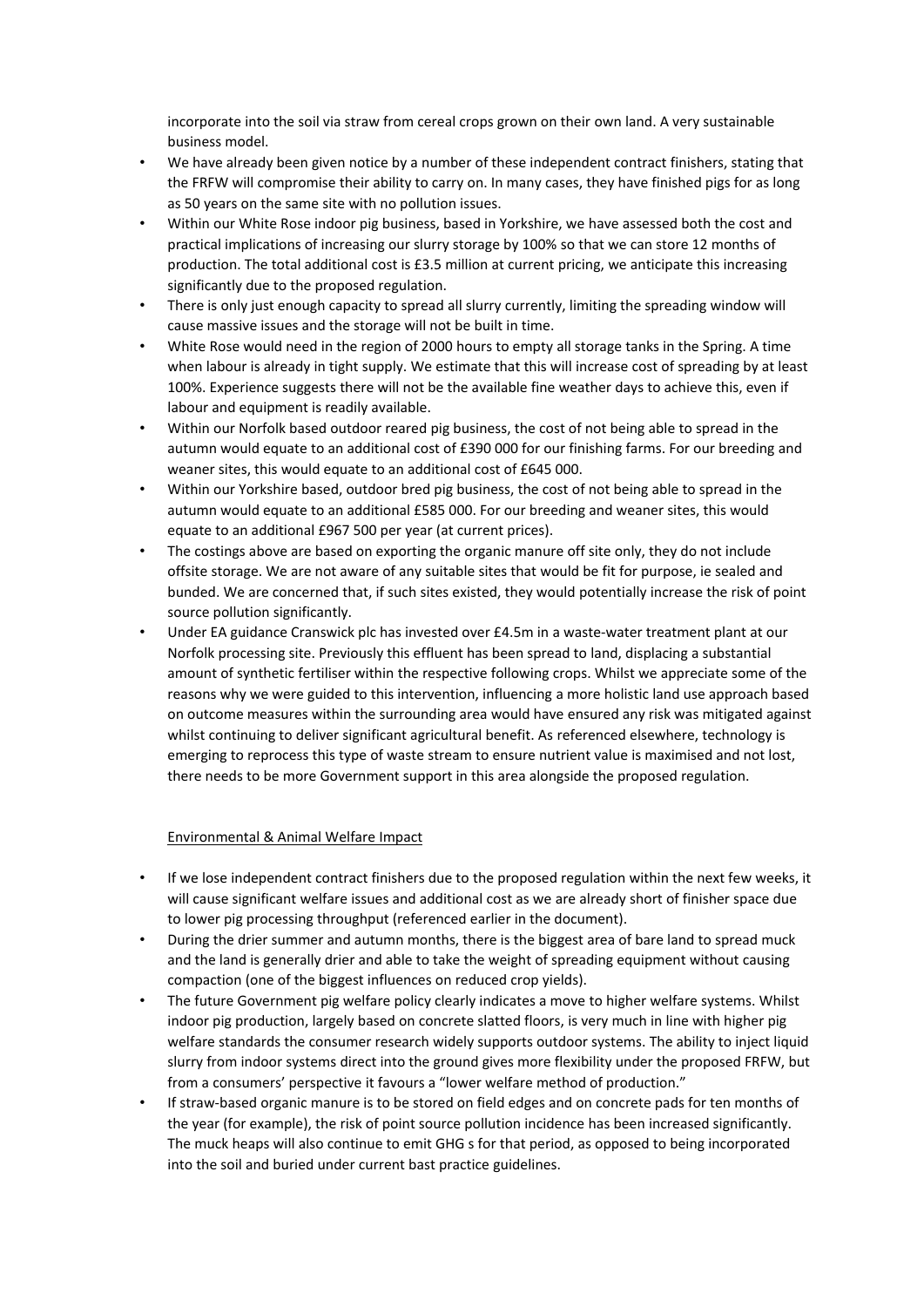- We have several years of data highlighting the positive impact of outdoor pigs and straw based pig muck being applied to land. We routinely see increases of up to 10% in soil organic matter over two years. This improves the ability of the soil to hold water during drought periods, preserving crop yields and making best use of reservoir water pumped into storage during the winter months.
- Crop producers will move back to using more synthetic fertilizers, at a higher cost and higher carbon footprint than organic manures which contradicts and significantly undermines the UK Government carbon net zero commitments.
- By proposing that most organic manure is to be spread in the Spring, the EA is encouraging producers to go against agricultural best practice as outlined in the DEFRA / AHDB soil, water and air guidance document.

#### Implementation Concerns

- A very high percentage of farmers and pig producers have always spread organic fertiliser in the autumn, and it is a well-established part of good soil management, as reflected in the AHDB s Nutrient Management Guide. In the last 10 years an increasing number of farm managers have also become independently FACTS qualified, and the machinery available to spread manures increasingly accurate, thereby reducing the risk of diffuse pollution. The understanding and the perceptions are that the proposed FFRW is going against good agricultural practice. We accept there may be a very small minority of farmers that do not adhere to best practice, but it is unfair to assume everyone does the same.
- Best practice in on-farm nutrient management must be defined. Once an agreed framework for best practice exists, this should be the standard for compliance on a risk-based approach. The alternative, as defined in RPS252, is using a figure (5kg/ha) for nitrate leaching tolerance which gives no practical means of accurately measuring at a catchment scale. Thus, placing the onus of evidence on farmers. The prohibitively costly nature of proving a negative, is a huge blocker to continuing all best practice work completed to date.
- 2. Are there changes that should be made to the rules or how they are applied?
- The EA should provide clear evidence (country wide) to demonstrate that current agricultural best practice guidelines are wrong in the first instance.
- The EA needs to adopt a clear and consistent regulatory approach across the country.
- The regulations should be phased in over a long period of time, 5 10 years, with complimentary schemes supporting them such as funded training and capital investment grants that are tiered to reflect the size of production sites and that contribute financially to a proposed storage scheme (for example.)
- The EA should acknowledge existing production assurance standards within the sector, such as Red Tractor, RSPCA Assured and Linking the Environment and Farming. These schemes already include detailed soil management and manure plans, and these should form part of an earned recognition scheme that allows the EA to focus its resources more effectively.
- The regulations should be dynamic enough to acknowledge the wider Government Agricultural Strategy and put a carbon value to muck and its correct application, to ensure it is displacing as much synthetic fertiliser as possible, and by continuing to support the long established good agricultural practice of muck incorporation during the drier seasons of the year, GHG emissions are vastly reduced.
- Guidance should be clearer and provide more detail, for example provide clear periods by date rather than stating "autumn / winter."